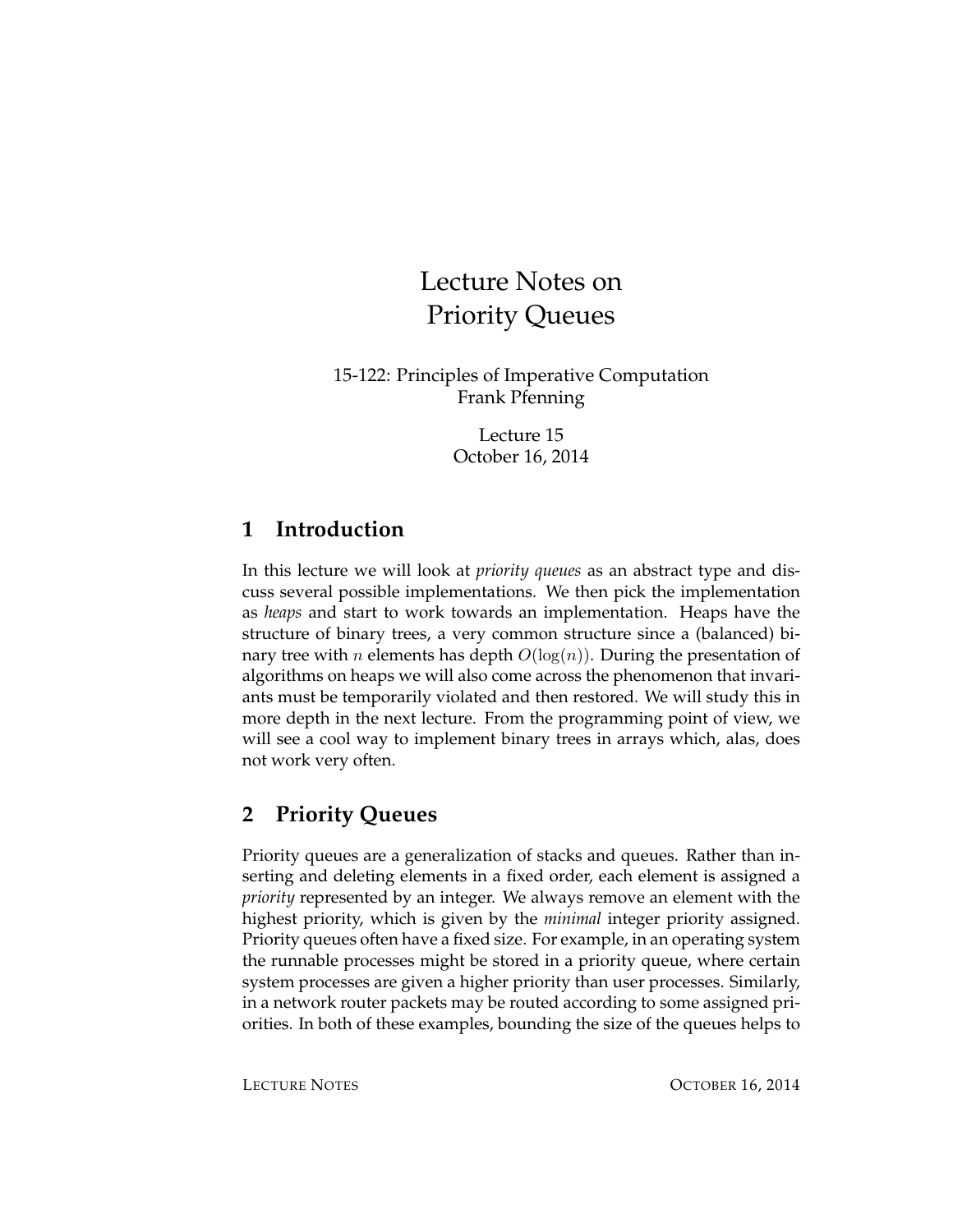prevent so-called *denial-of-service attacks* where a system is essentially disabled by flooding its task store. This can happen accidentally or on purpose by a malicious attacker.

Here is an abstract interface to a (bounded) priority queue. Our implementation uses a data structure call a *heap* which we discuss shortly.

```
/* Library-side interface */
typedef _______________ pq;
pq pq_new(int capacity) /* create new heap of given capacity */
/*@requires capacity > 0; @*/ ;
bool pq\_empty(pq P); /* is P empty? */bool pq_full(pq P); /* is P full? */void pq_add(pq P, elem e) /* insert e into P *//*@requires !pq_full(P); @*/ ;
elem pq_rem(pq P) /* remove highest-priority */
 /*@requires !pq_empty(P); @*/
```
On the client side we must have a function that extracts the priority of an element, since the library cannot know in general what this priority would be. We could just use integers directly, having each element return an integer priority. Alternatively, we could extract abstract keys, and compare the priority of those abstract keys. We will instead use a third solution: we will define an abstract notion of comparing the priorities of two elements, higher\_priority(e1,e2), that returns true when e1 is strictly higher priority than e2.

/\* Client-side interface \*/ typedef \_\_\_\_\_\_\_\_\_\_\_\_\_\_ elem; bool higher\_priority(elem e1, elem e2);

### **3 Some Implementations**

Before we come to heaps, it is worth considering different implementation choices and consider the complexity of various operations.

The first idea is to use an unordered array of size *limit*, where we keep a current index n. Inserting into such an array is a constant-time operation,

LECTURE NOTES **OCTOBER 16, 2014**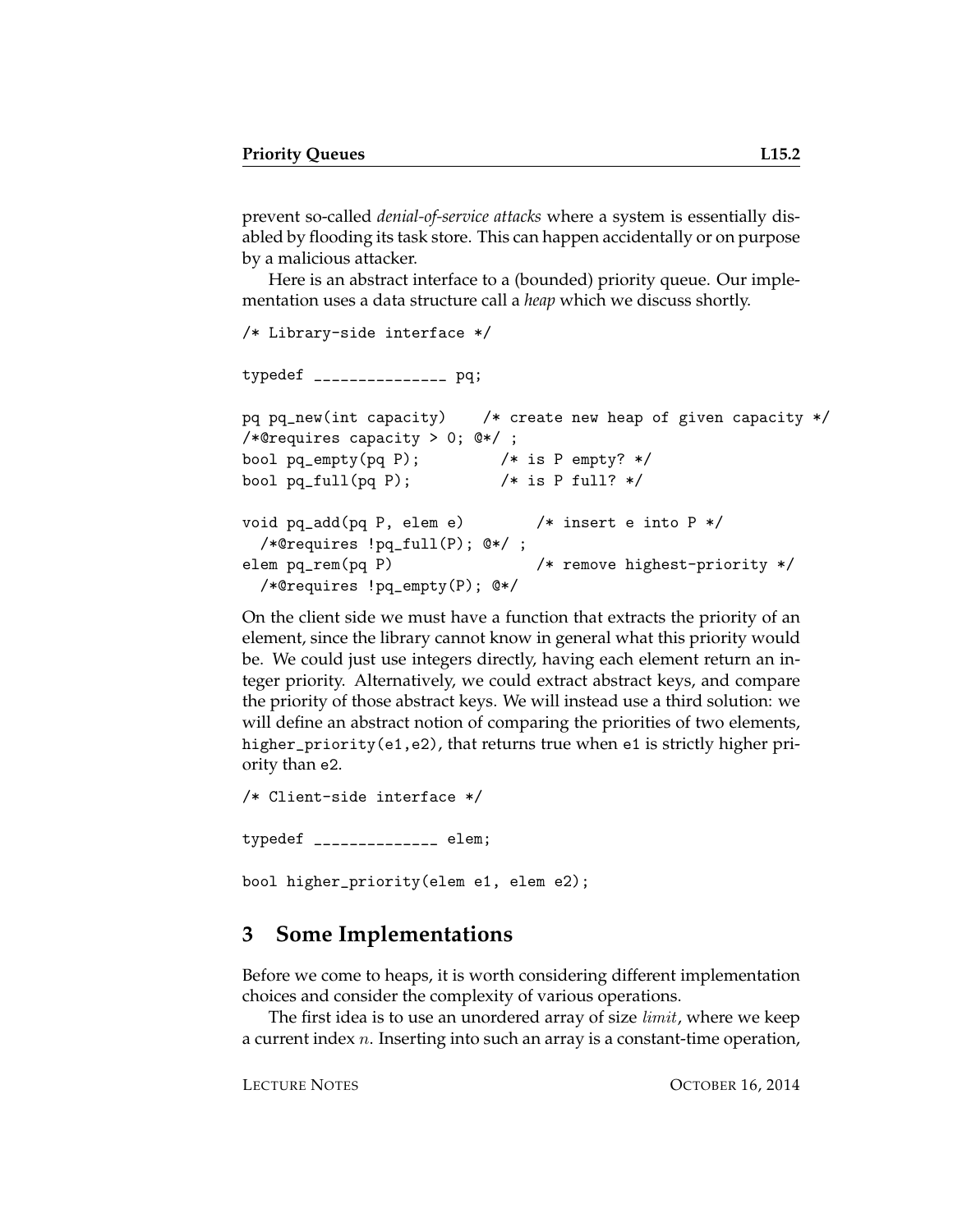since we only have to insert it at n and increment n. However, finding the minimum will take  $O(n)$ , since we have to scan the whole portion of the array that's in use. Consequently, deleting the minimal element also takes  $O(n)$ : first we find the minimal element, then we swap it with the last element in the array, and decrement  $n$ .

A second idea is to keep the array sorted. In this case, inserting an element is  $O(n)$ . We can quickly (in  $O(\log(n))$  steps) find the place i where it belongs using binary search, but then we need to shift elements to make room for the insertion. This take  $O(n)$  copy operations. Finding the minimum is  $O(1)$  (since it is stored at index 0 in the array). We can also make deleting it  $O(1)$  if we keep the array sorted in descending order, or if we keep two array indices: one for the smallest current element and one for the largest.

To anticipate our analysis, heaps will have logarithmic time for insert and deleting the minimal element.

|                 | insert       | delmin       | findmin |
|-----------------|--------------|--------------|---------|
| unordered array | O(1)         | O(n)         | O(n)    |
| ordered array   | O(n)         | O(1)         | O(1)    |
| heap            | $O(\log(n))$ | $O(\log(n))$ | O(1)    |

#### **4 The Heap Invariant**

Typically, when using a priority queue, we expect the number of inserts and deletes to roughly balance. Then neither the unordered nor the ordered array provide a good data structure since a sequence of *n* inserts and deletes will have worst-case complexity  $O(n^2)$ .

The idea of the heap is to use something cleverly situated in between. A min-heap is like an array that is ordered to some extent: enough, that the least element can be found in  $O(1)$ , but not so rigidly that inserting would take  $O(n)$  time. A min-heap is a binary tree where the invariant guarantees that the least element is at the root. For this to be the case we just require that the key of a node is less or equal to the keys of its children. Alternatively, we could say that each node except the root is greater or equal to its parent.

- **Heap ordering invariant, alternative (1)** : The key of each node in the tree is less or equal to all of its childrens' keys.
- **Heap ordering invariant, alternative (2)** : The key of each node in the tree except for the root is greater or equal to its parent's key.

LECTURE NOTES **OCTOBER 16, 2014**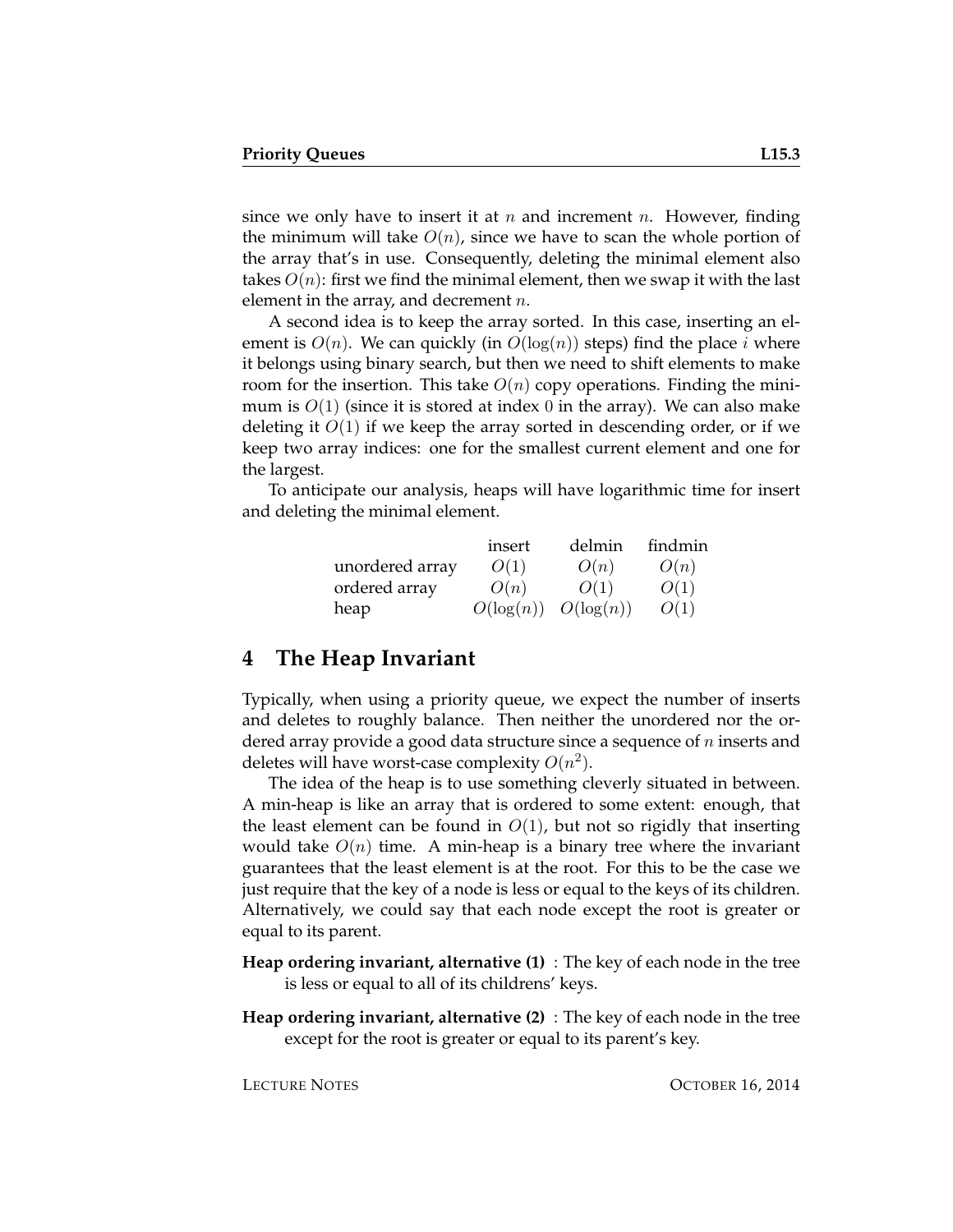These two characterizations are equivalent. Sometimes it turns out to be convenient to think of it one way, sometimes the other. Either of them implies that the minimal element in the heap is a the root, due to the transitivity of the ordering.

There is a second invariant, not as crucial but convenient, which is that we fill the tree level by level, from left to right. This means the shape of the tree is completely determined by the number of elements in it. Here are the shapes of heaps with 1 through 7 nodes.



We call this latter invariant the *shape invariant*.

### **5 Inserting into a Heap**

When we insert into a heap, we already know (by the shape invariant) where a new node has to go. However, we cannot simply put the new data element there, because it might violate the ordering invariant. We do it anyway and then work to restore the invariant. We will talk more about temporarily violating a data structure invariant in the next lecture, as we develop code. Let's consider an example. On the left is the heap before insertion of data with key 1; on the right after, but before we have restored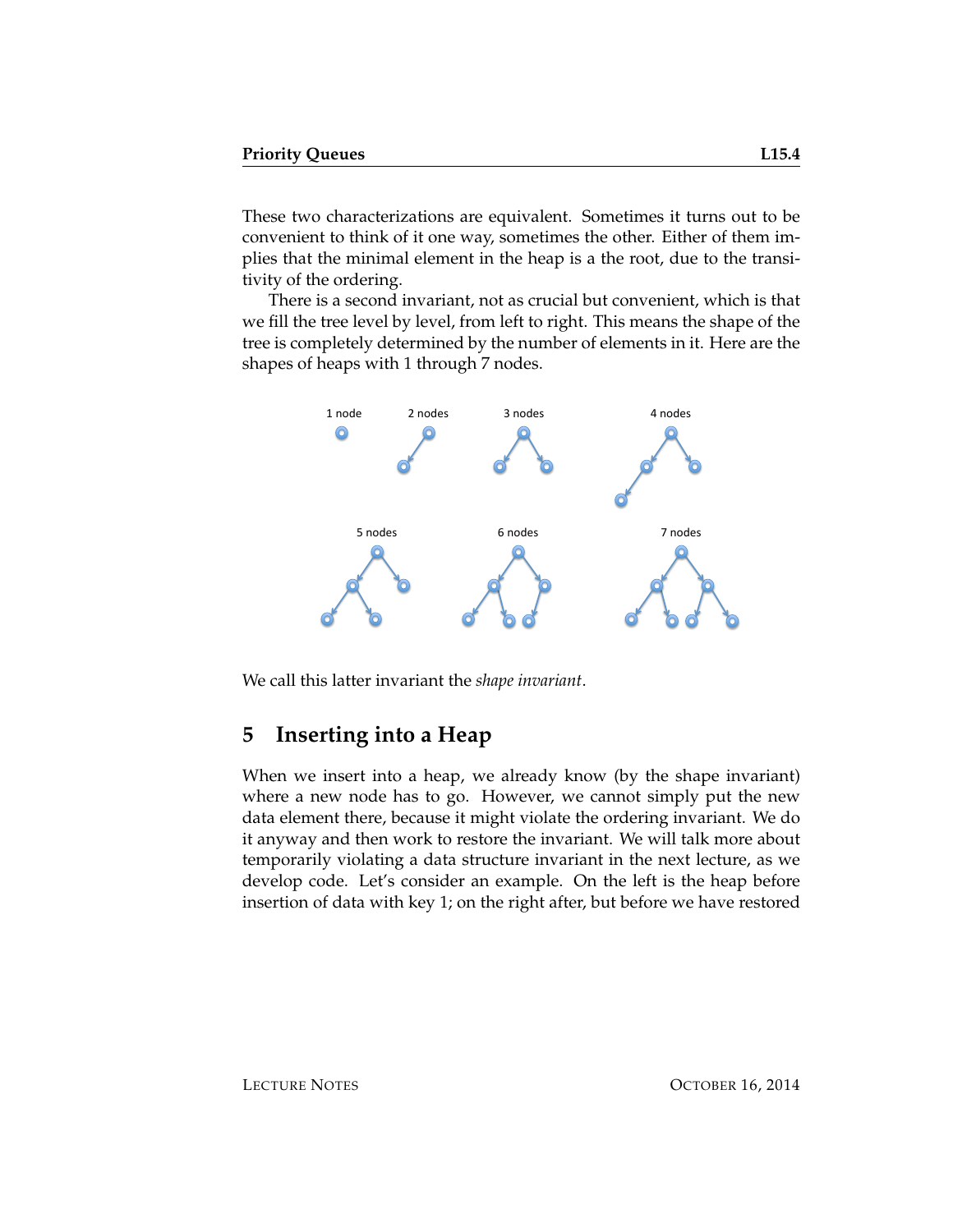the invariant.



The dashed line indicates where the ordering invariant might be violated. And, indeed,  $3 > 1$ .

We can fix the invariant at the dashed edge by swapping the two nodes. The result is shown on the right.



The link from the node with key 1 to the node with key 8 will always satisfy the invariant, because we have replaced the previous key 3 with a smaller key (1). But the invariant might now be violated going up the tree to the root. And, indeed  $2 > 1$ .

We repeat the operation, swapping 1 with 2.



As before, the link between the root and its left child continues to satisfy the invariant because we have replaced the key at the root with a smaller

LECTURE NOTES CONTROLLER OCTOBER 16, 2014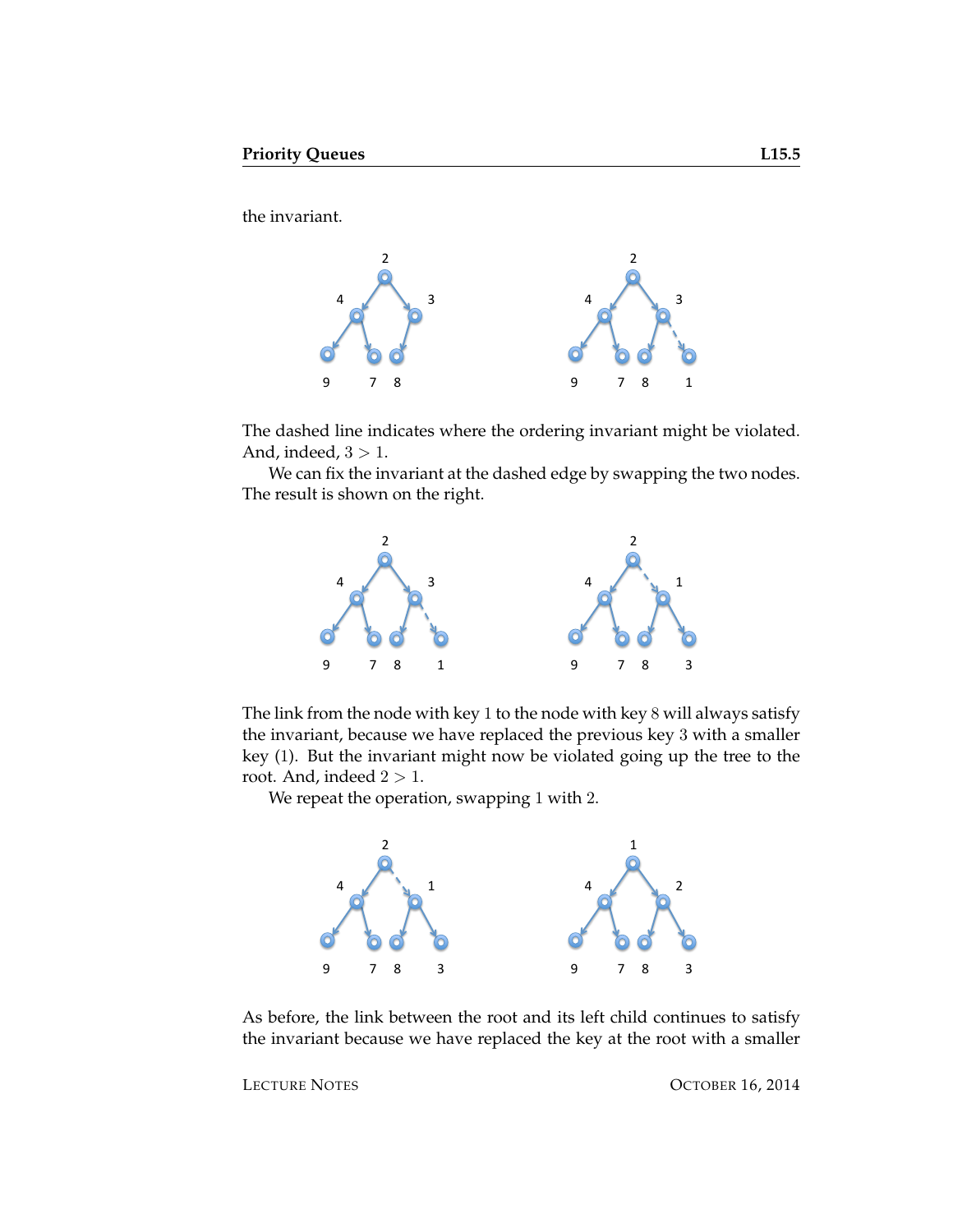one. Furthermore, since the root node has no parent, we have fully restored the ordering invariant.

In general, we swap a node with its parent if the parent has a strictly greater key. If not, or if we reach the root, we have restored the ordering invariant. The shape invariant was always satisfied since we inserted the new node into the next open place in the tree.

The operation that restores the ordering invariant is called *sifting up*, since we take the new node and move it up the heap until the invariant has been reestablished. The complexity of this operation is  $O(l)$ , where l is the number of levels in the tree. For a tree of  $n \geq 1$  nodes there are  $log(n) + 1$ levels. So the complexity of inserting a new node is  $O(log(n))$ , as promised.

#### **6 Deleting the Minimal Element**

To delete the minimal element from the priority queue we cannot simple delete the root node where the minimal element is stored, because we would not be left with a tree. But by the shape invariant we know what the tree has to look like. So we take the *last* element in the tree and move it to the root, and delete that last node.



However, the node that is now at the root might have a strictly greater key one or both of its children, which would violate the ordering invariant.

If the ordering invariant in indeed violated, we swap the node with the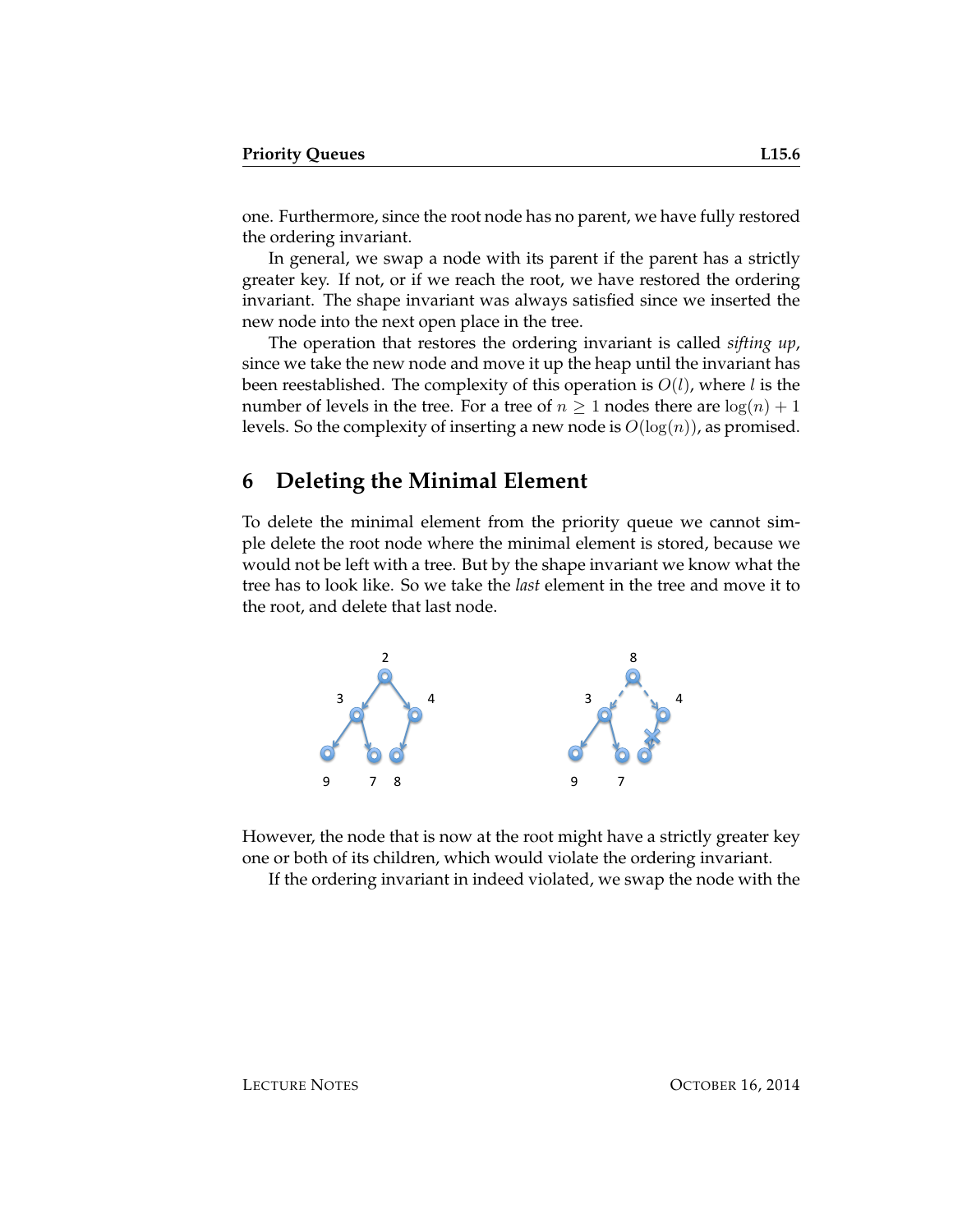*smaller* of its children.



This will reestablish the invariant at the root. In general we see this as follows. Assume that before the swap the invariant is violated, and the left child has a smaller key than the right one. It must also be smaller than the root, otherwise the ordering invariant would hold. Therefore, after we swap the root with its left child, the root will be smaller than its left child. It will also be smaller than its right child, because the left was smaller than the right before the swap. When the right is smaller than the left, the argument is symmetric.

Unfortunately, we may not be done, because the invariant might now be violated at the place where the old root ended up. If not, we stop. If yes, we compare the children as before and swap with the smaller one.



We stop this downward movement of the new node if either the ordering invariant is satisfied, or we reach a leaf. In both cases we have fully restored the ordering invariant. This process of restoring the invariant is called *sifting down*, since we move a node down the tree. As in the case for insert, the number of operations is bounded by the number of levels in the tree, which is  $O(log(n))$  as promised.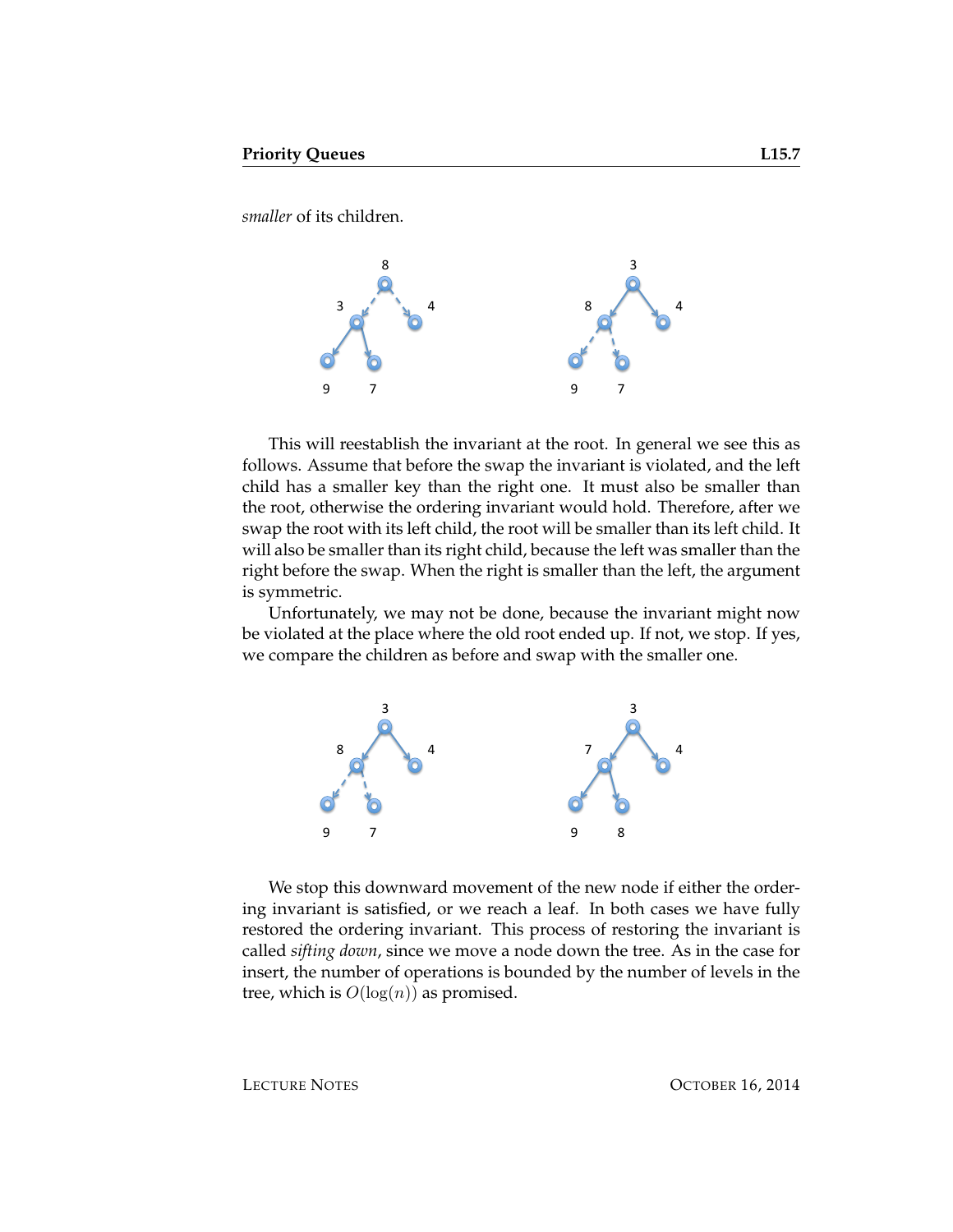#### **7 Finding the Minimal Element**

Since the minimal element is at the root, finding the minimal element is a constant-time operation.

#### **8 Representing Heaps as Arrays**

A first thought on how to represent a heap would be using structs with pointers. The sift-down operation follows the pointers from nodes to their children, and the sift-up operation follows goes from children to their parents. This means all interior nodes require three pointers: one to each child and one to the parent, the root requires two, and each leaf requires one.

While a pointer structure is not unreasonable, there is a more elegant representation using arrays. We use binary numbers as addresses of tree nodes. Assume a node has index *i*. Then we append a 0 to the binary representation of  $i$  to obtain the index for the left child and a 1 to obtain the index of the right child. We start at the root with the number 1. If we tried to use 0, then the root and its left child would get the same address. The node number for a full three-level tree on the left in binary and on the right in decimal.



Mapping this back to numeric operations, for a node at index  $i$  we obtain its left child as  $2 \times i$ , its right child as  $2 \times i+1$ , and its parent as  $i/2$ . Care must be taken, since any of these may be out of bounds of the array. A node may not have a right child, or neither right nor left child, and the root does not have a parent.

In the next lecture we will write some code to implement heaps and reason about its correctness.